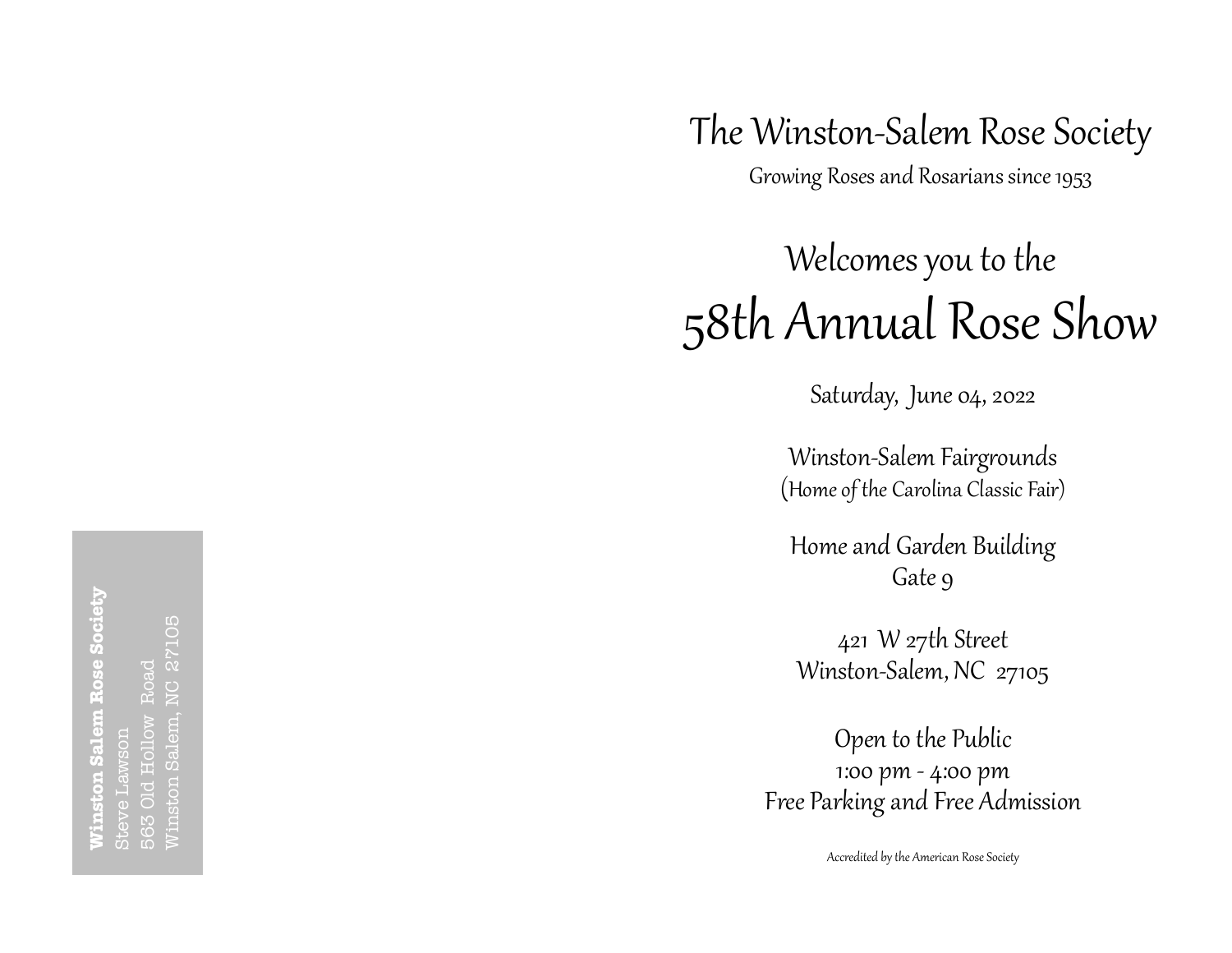### Awards

#### 1. **HORTICULTURE SWEEPSTAKES AWARDS**

The Sweepstakes Award will be given to the exhibitor winning the most blue ribbons in Classes 13-23. In case of a tie, red and yellow ribbons will be counted. A keeper award will be given.

The Mini Sweepstakes Award will be given to the exhibitor winning the most blue ribbons in Classes 30-36a. In case of a tie, red and yellow ribbons will be counted. A keeper award will be given.

#### 2. **HORTICULTURE ROYALTY AWARDS**

#### **AWARDS are given to the Hybrid Tea QUEEN, KING, PRINCESS, and QUEENS COURT OF HONOR, which are selected from the blue ribbon winners of Classes 13 and 24.**

**Sizes** Sizes The Queen of the Show, the best specimen, receives the ARS Gold

The King of the Show, the second best specimen, receives the ARS Silver Medal Certificate.

The Princess of the Show, the third best specimen, receives the ARS Bronze Medal Certificate.

The Queen's Court of Honor awards are for the fourth through the sixth best specimens.

#### **AWARDS are given to the MINIATURE QUEEN, KING, PRINCESS, and QUEENS COURT OF HONOR, which are selected from the blue ribbon winners of Classes 25 and 30.**

The Miniature Queen of the Show, the best specimen, receives the ARS Gold Medal Certificate.

The Miniature King of the Show, the second best specimen, receives the ARS Silver Medal Certificate.

The Miniature Princess of the Show, the third best specimen, receives the ARS Bronze Medal Certificate.

The Miniature Queen's Court of Honor awards are for the fourth through the sixth best specimens.

#### **AWARDS are given to the MINIFLORA QUEEN, KING, PRINCESS, and QUEENS COURT OF HONOR, which are selected from the blue ribbon winners of Classes 25 and 34.**

The Miniflora Queen of the Show, the best specimen, receives the ARS Gold Medal Certificate.

The Miniflora King of the Show, the second best specimen, receives the ARS Silver Medal Certificate.

The Miniflora Princess of the Show, the third best specimen, receives the ARS Bronze Medal Certificate.

The Miniflora Queen's Court of Honor awards are for the fourth through the sixth best specimens.

The **DOWAGER QUEEN** is selected from Class 18.

The **VICTORIAN ROSE** is selected from Class 19.

The **GENESIS AWARD** is selected from Class 20.

### Rose Show Committee

Jimmy Speas - Rose Show Chairperson Steve Lawson - Horticulture Chairperson Larry Wise - Horticulture Vice-Chairperson Joey Seamon - Arrangement Chairperson Lynn Stevens - Judges Chairperson Brenda Richardson - Awards Chairperson WSRS Members - Refreshments James Richardson - Clerks Chairperson

Larry Wise - Clerks Vice-Chairperson Sandra Walz - Tabulation Co-Chairperson Margaret Wooten - Tabulation Co-Chairperson Jack Page - Schedule Editor Joey Seamon - Schedule Printing Steve Lawson - Education Exhibit Gerald Sink - Placement Chairperson Sandra Walz - Placement Vice-Chairperson

## **Rose Show Judges**

- 2 -

Barbara Arthur - Matthews, NC Richard Hanlon - Pawley's Island, SC Robin Hough - Raleigh, NC Don Myers - Wake Forest, NC Mary Myers - Wake Forest, NC Robert Myers - Salisbury, NC Ken Schmidt - Winterville, NC Rita Van Lenten - Liberty, SC Frank Van Lenten - Liberty, SC

Arrangement Janice Sellers - Kings Mountain, NC Linda Boland - North Augusta, SC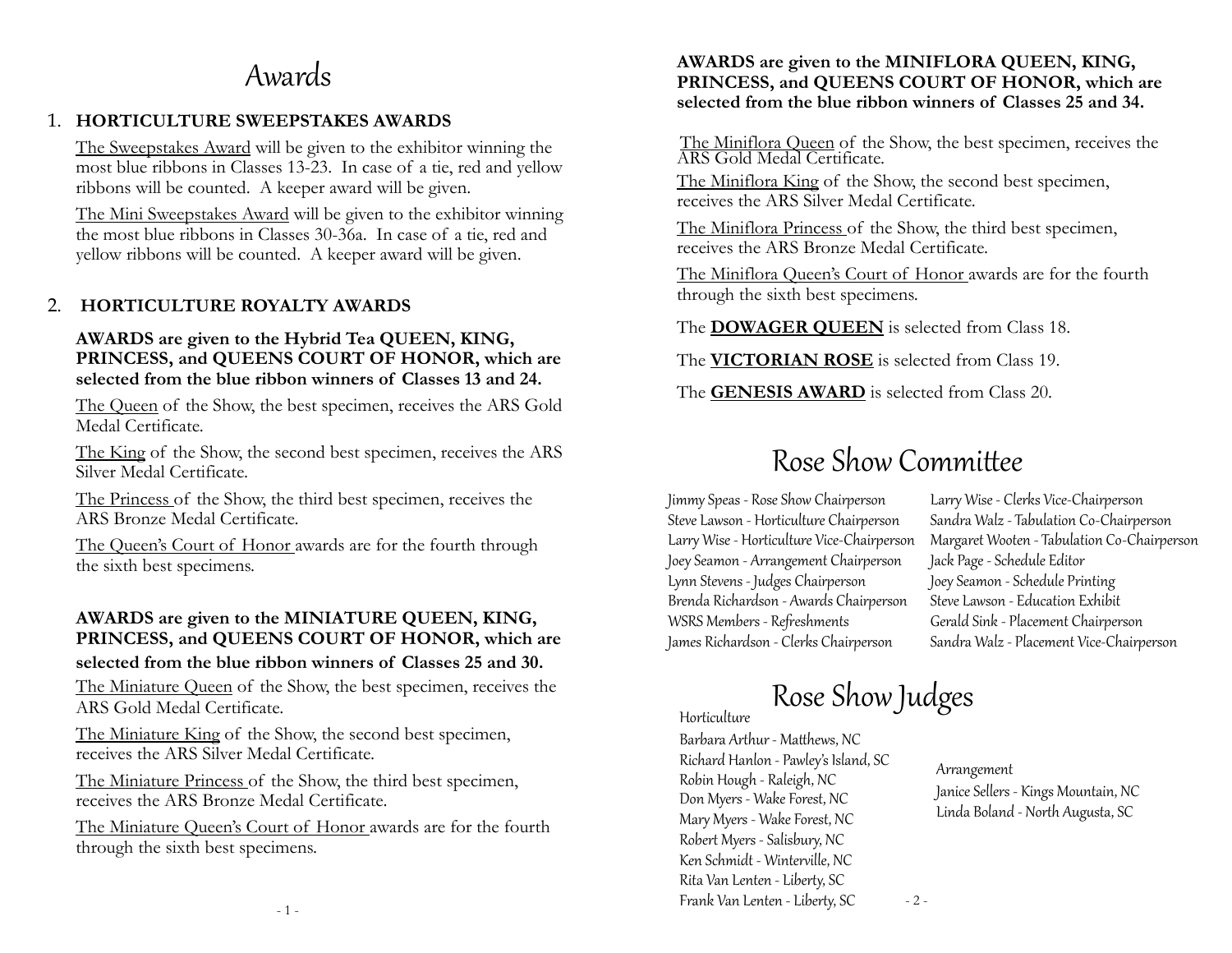### Rules for Horticulture

- 1. ENTRIES. Entries will be accepted between 6:00 am and 9:30 am on Saturday, June 04, 2022. "NOVICE" or "BEGINNING EXHIBITORS" may submit their roses up to 9:45 am and WSRS members will be available to assist with entries. All other exhibits not on the correct placement table by 9:30 am will not be judged. Judging begins at 10:00 am.
- 2. EXHIBITOR RESTRICTIONS. All rose growers may exhibit blooms grown out-of-doors in their own gardens. No more than one person or one couple may exhibit from the same garden. **Membership in the Winston Salem Rose Society is required only in Classes 1-6, 37 AND 38.** Classes 39 and 40 allow one entry per judge. Class 41 exhibitors must be a member of a Garden Club.
- 3. PLACEMENT CONDITIONS. All entries will be placed by WSRS members. To avoid vases turning over, height of rose specimen should be appropriate. Stems should be in the same container at an adequate depth to avoid wilting. Inconspicuous wedges are permitted unless otherwise stated. Names of roses must be on entry tag for all classes.
- 4. JUDGING GUIDELINES.

 A. Rose Varieties exhibited must be registered with the ARS. Official Listings may be found in Modern Roses XI (and supplements)

 B. Handbook for Selecting Roses, ARS Annual, and American Rose Magazine.

- C. Judging will be in accordance with the rules of the ARS and is based on the ARS point system:
	- $Form = 25$  Points  $Color = 20$  Points Substance  $= 15$  Points Stem & Foliage  $= 20$  Points Balance & Proportion = 10 Points  $Size = 10$  Points
- D. The Judges may reduce points on a specimen for any of the following:
	- i. Misnamed, improperly named, misclassed, unlabeled, or mislabeled.
	- ii. Exhibitors Name Visible.
	- iii. Stem on stem (Old Garden Roses may be shown with one stem-on-stem).
	- iv. Not disbudded.
	- v. Foreign substance.
	- vi. Violation of ARS or local show rules.
	- vii. Not registered with the ARS.

Decisions of the judges are final. Any questions on the interpretation of these rules or of this Rose Show Schedule will be ruled on by the Show Chairmen or Chairmen of Judges.

- 5. EXHIBITS OF MERIT MAY WIN:
	- A. Ribbons BLUE, RED, YELLOW, OR WHITE may be awarded to entries in each class or alphabetical sub-class.
	- B. Classes 1 6: Trophies will be engraved with the winner's name and year of award. Only blue ribbon specimens can win. Keeper awards will be given.
	- C. Awards are conferred on the best blue ribbon entry in each class, except 13, 24, 25, 30, and 34 (from which the royalty awards are selected.

6. Judges may exhibit one rose in each Judges Class. Judges may exhibit unlimited roses in other classes which they are not judging.

7. DISTRIBUTION: Awards must be claimed at 2:30 PM on Saturday, June 4. Ribbons can be claimed at the end of the show at 4:00 pm or at the next WSRS meeting. Awards will not be mailed.

8. All entries become the property of the Show Committee.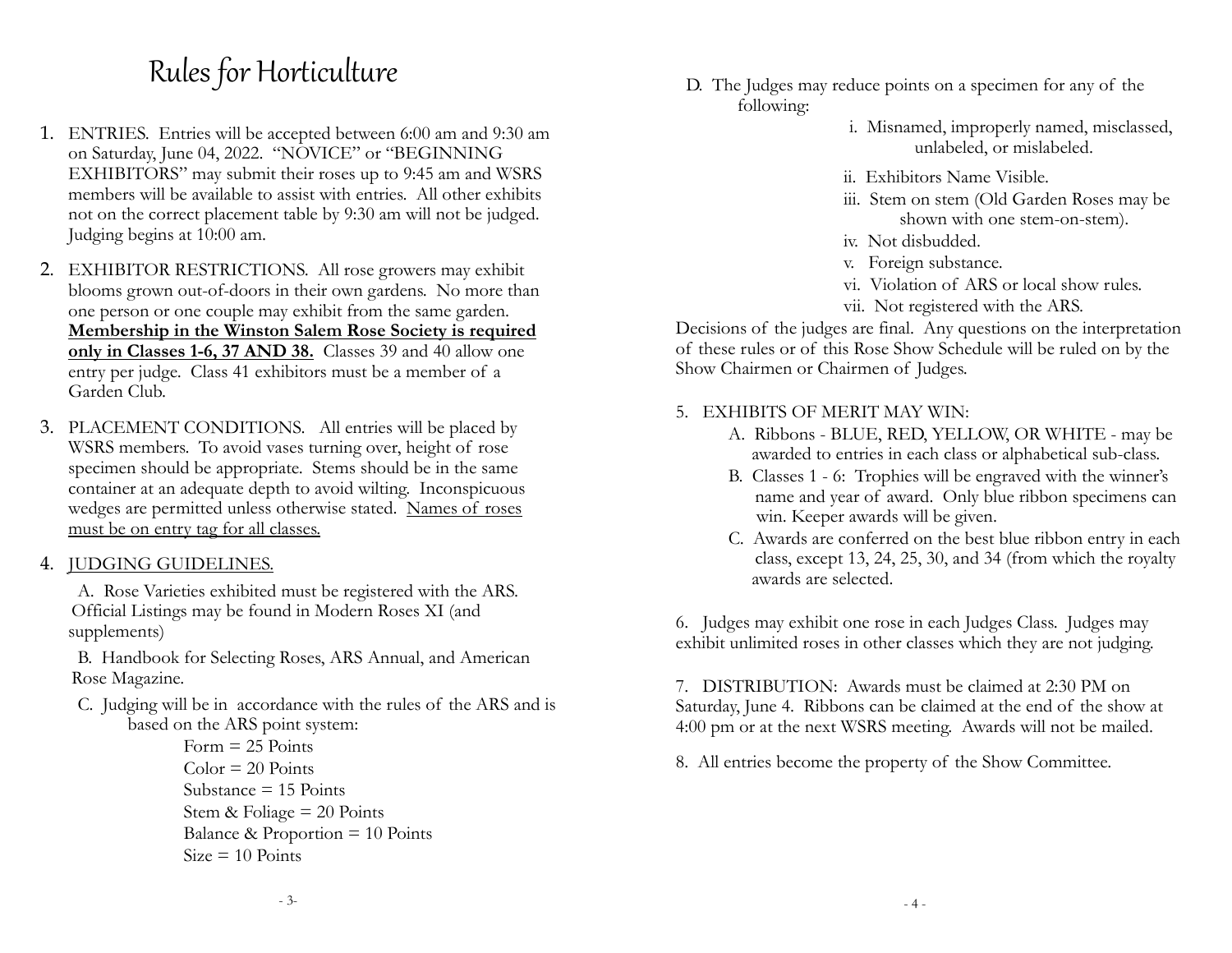### Horticulture Exhibits

#### Winston Salem Rose Society Challenge Classes

#### *(Winston Salem Rose Society Members only)*

**Class 1 STEVE LAWSON TROPHY** honoring the outstanding service of Steve Lawson. (Retires 2028)

> Five different types of roses in separate containers provided by the WSRS. (ie Climbers, Floribunda, Hybrid Teas, Miniatures, MiniFlora, Old Garden, Shrubs, etc)

#### **Class 2 JAMES & BRENDA RICHARDSON HIGH/LOW**

**TROPHY** honoring the dedication and faithful service of James and Brenda Richardson, given by Jimmy and Denise Speas and Steve Lawson.(Retires 2025)

Miniflora (High) and Miniature (Low) roses, exhibition stage, of any color class, one bloom per stem, as identical as possible, in two separate small containers provided by WSRS.

#### **Class 3 TRIBUTE TO A SOUTHERN LADY, NANCY**

**REYNOLDS** by Cal Reynolds, in memory of Nancy Reynolds. (Retires 2027)

Three different or three same varieties of climbers, all single stems or all sprays, in separate containers; multiple entries accepted as long as all three varieties are different in each entry.

**Class 4 JUDGES AWARD** in honor of our Winston Salem Rose Society Member Judges by Steve Lawson. (Retires 2032)

> Three Hybrid Tea blooms, one per stem, exhibitor choice, in same container.

**Class 5 CAL REYNOLDS CHARTER MEMBER TROPHY**  by Larry Wise (In honor of Cal Reynolds 69 years of service to the WSRS.

> Three RED Hybrid Tea roses, same or different variety, one bloom per stem, in different containers.

#### **Class 6 WINSTON-SALEM ROSE SOCIETY TRIBUTE**

In memory of all deceased WSRS members. (Perpetual)

Three different or three same varieties of white roses in one container; multiple entries accepted as long as all three varieties are different in each entry.

### OTHER CHALLENGE CLASSES

#### *(Open to all exhibitors)*

#### **Class 7 ENGLISH BOXES**

Six Hybrid Tea or Grandiflora blooms, same or different varieties, without foliage, each at exhibition stage. One entry per exhibitor.

#### **Class 8 CYCLE OF BLOOM: HYBRID TEA OR GRANDIFLORA**

Three blooms of same variety. One bud 1/4 open, one exhibition stage bloom, and one fully open bloom, displayed in the same container.

#### **Class 9 FLORIBUNDA SPRAYS**

Three sprays, same or different varieties, displayed in one container.

#### **Class 10 HIGH/LOW: EXHIBITION STAGE**

Hybrid Tea/Grandiflora and Miniature/Miniflora rose as identical as possible. One per stem.

#### **Class 11 ROSE IN A PICTURE FRAME**

Hybrid Tea or Grandiflora, one bloom at exhibition stage without foliage.

#### **Class 12 FLORIBUNDA PALETTE**

Five Floribunda blooms, each a different variety, evenly matched, at exhibition stage. One entry per exhibitor.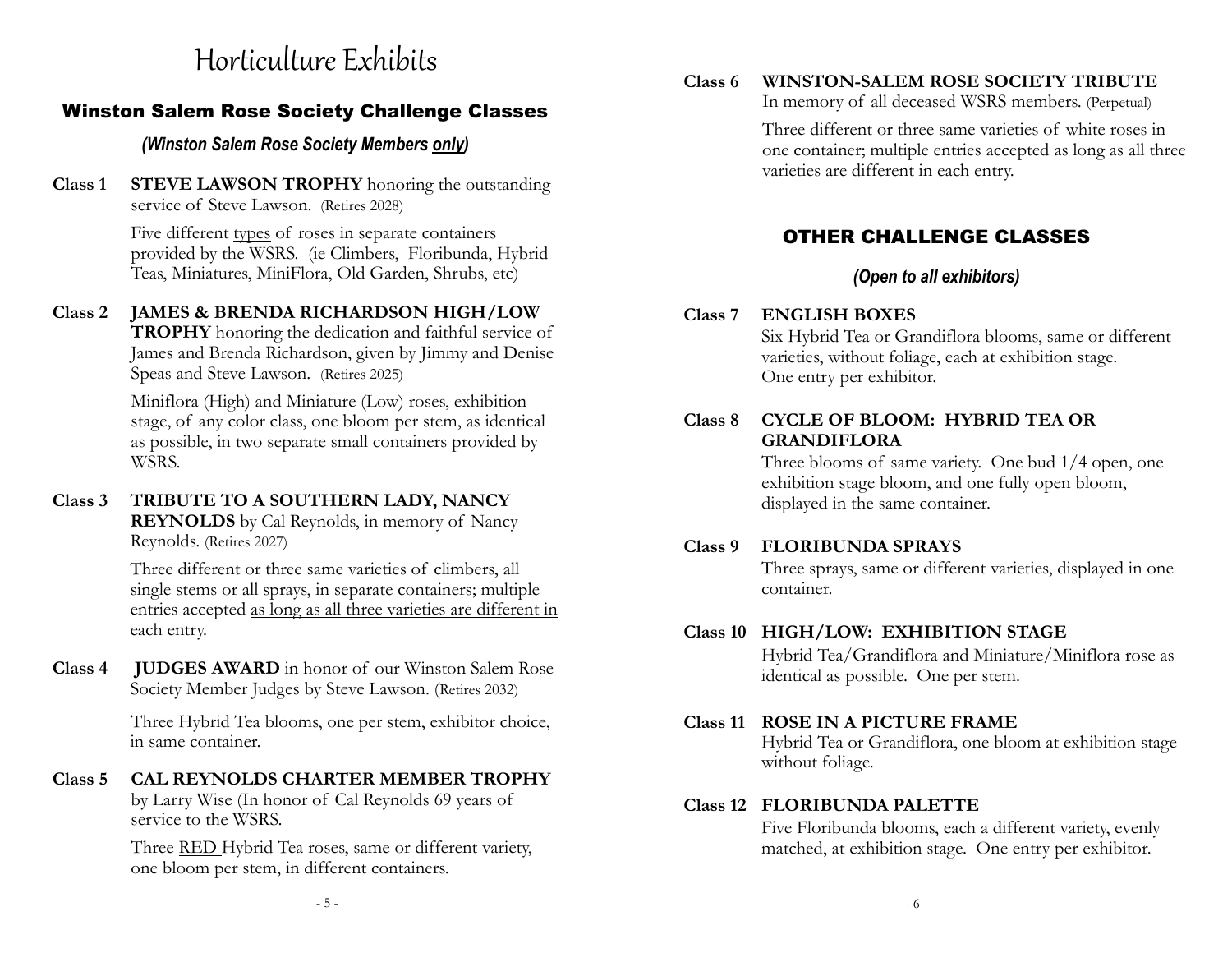#### SPECIMEN ROSES

#### *(Open to all exhibitors)*

**Class 13 HYBRID TEAS & GRANDIFLORA & CLIMBING SPORTS** 

One per stem. Eligible for Queen and Court.

#### **Class 14 HYBRID TEAS & GRANDIFLORA & CLIMBING SPORT SPRAYS**

One spray per stem.

**Class 15 FLORIBUNDAS**

One bloom per stem at exhibition stage.

- **Class 16 FLORIBUNDA & POLYANTHA SPRAYS** One spray per stem.
- **Class 17 FULLY OPEN HYBRID TEAS/GRANDIFLORA ROSES**

One bloom per stem. Stamens must show.

#### **Class 18 OLD GARDEN ROSES INTRODUCED PRIOR TO 1867**

(Does not include species roses.) One bloom per stem. Side buds permitted. Exhibitor must list date of introduction in the upper right corner of entry tag. Eligible for ARS Dowager Queen.

#### **Class 19 OLD GARDEN ROSES INTRODUCED IN OR AFTER 1867 OR WHOSE INTRODUCTION DATE IS UNKNOWN.**

(Does not include species roses.) One bloom per stem or spray. Side buds permitted. Exhibitor must list date of introduction in the upper right corner of entry tag. Eligible for ARS Victorian Rose.

#### **Class 20 OLD GARDEN ROSES INTRODUCED & LISTED AS SPECIES ROSES.**

One bloom per stem or spray. Side buds permitted. Eligible for ARS Genesis Award.

**Class 21 CLASSIC & MODERN SHRUBS**  (Includes Hybrid Musk, Hybrid Rugosa and Kordesii classes). One bloom or spray.

#### **Class 22 FLOATING ROSE IN A BOWL**  Hybrid Tea or Grandiflora at exhibition stage without foliage. One entry per exhibitor.

**Class 23 TRUE CLIMBERS AND RAMBLERS** One bloom per stem or spray.

#### BEGINNING EXHIBITORS ONLY (NOVICE)

*(Open only to exhibitors who have never won a blue ribbon in an ARS accredited Rose Show)*

#### **Class 24 LARGE ROSES**

(Hybrid Teas, Grandiflora, Floribunda, Shrubs, and Old Garden Roses) One bloom per stem. Eligible for Top Awards.

#### **Class 25 SMALL ROSES**

(Miniature & Miniflora Roses & Climbing Sports) One bloom per stem. Eligible for Top Awards.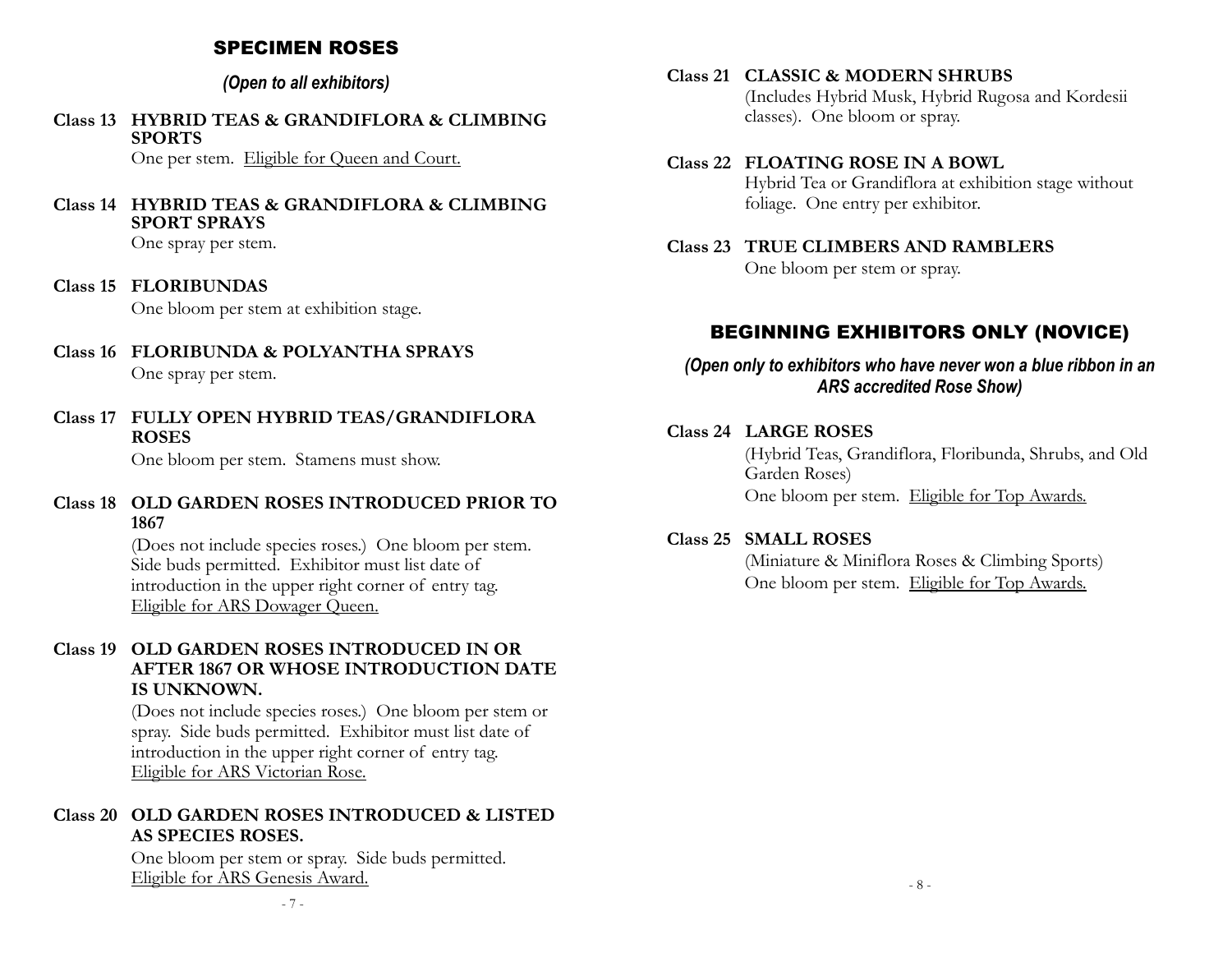#### MINI & MINIFLORA CHALLENGE CLASSES

#### **Class 26 MINIFLORA ROSE PALETTE**

Five Miniflora blooms, each a different variety, evenly matched, at exhibition stage. One entry per exhibitor.

#### **Class 27 MINIATURE ROSE ENGLISH BOXES**

Six Miniature blooms without foliage, same or different varieties. Each at exhibition stage.

#### **Class 28 MIXED ROSE BOUQUET**

Twelve Mini and/or Miniflora roses in one container, all fully open roses or all exhibition stage roses with names listed on back of entry tag.

#### **Class 29 MINIFLORA ROSE IN A PICTURE FRAME** One bloom; exhibition stage without foliage.

#### SPECIMEN ROSES

#### **Class 30 MINIATURE ROSES & CLIMBING SPORTS**

One per stem. Eligible for Miniature Queen and Court.

**Class 31 MINIATURE ROSES & CLIMBING SPORT SPRAY**

One spray per stem.

- **Class 32 SINGLE MINIATURE ROSE (5 12 PETALS)** One bloom per stem.
- **Class 33 FLOATING MINIATURE ROSE IN A BOWL** Exhibition stage, no stem or foliage.
- **Class 34 MINIFLORA ROSES & CLIMBING SPORTS**

One per stem. Eligible for Miniflora Queen and Court.

**Class 35 MINIFLORA ROSES & CLIMBING SPORT SPRAY** One spray per stem.

#### **Class 36 FULLY OPEN MINIFLORA ROSE**

One bloom per stem.

**Class 36a SINGLE MINIFLORA ROSE (5 - 12 PETALS)** One bloom per stem.

#### JR WSRS MEMBERS CHALLENGE

*(Open only to WSRS members who joined in the last 3 years. Multiple entries accepted.)*

**Class 37 MATCHED PAIR (any type)** One bloom per stem, same variety in same container.

#### SR WSRS MEMBERS CHALLENGE

*(Open only to WSRS members who joined more than 3 years ago. Multiple entries accepted.)*

**Class 38 MATCHED PAIR (any type)** One bloom per stem, same variety in same container.

#### JUDGES CLASS

*(Not eligible for Queen or Court. Open only to accredited or apprentice judges judging in this show)*

**Class 39 ONE ROSE: HYBRID TEA, FLORIBUNDA OR SHRUB ROSE**

One bloom per stem.

#### **Class 40 THREE MINIATURE OR THREE MINIFLORA ROSES**

One bloom per stem in separate containers.

#### GARDEN CLUB MEMBERS' CLASS

#### **Class 41 GARDEN CLUB MEMBERS ONLY - ANY TYPE ROSE**

One bloom per stem. Name of Garden Club must be listed on bottom of entry tag. An award will be presented to individual blue ribbon exhibitor and \$50 donation given to the exhibitor's Garden Club.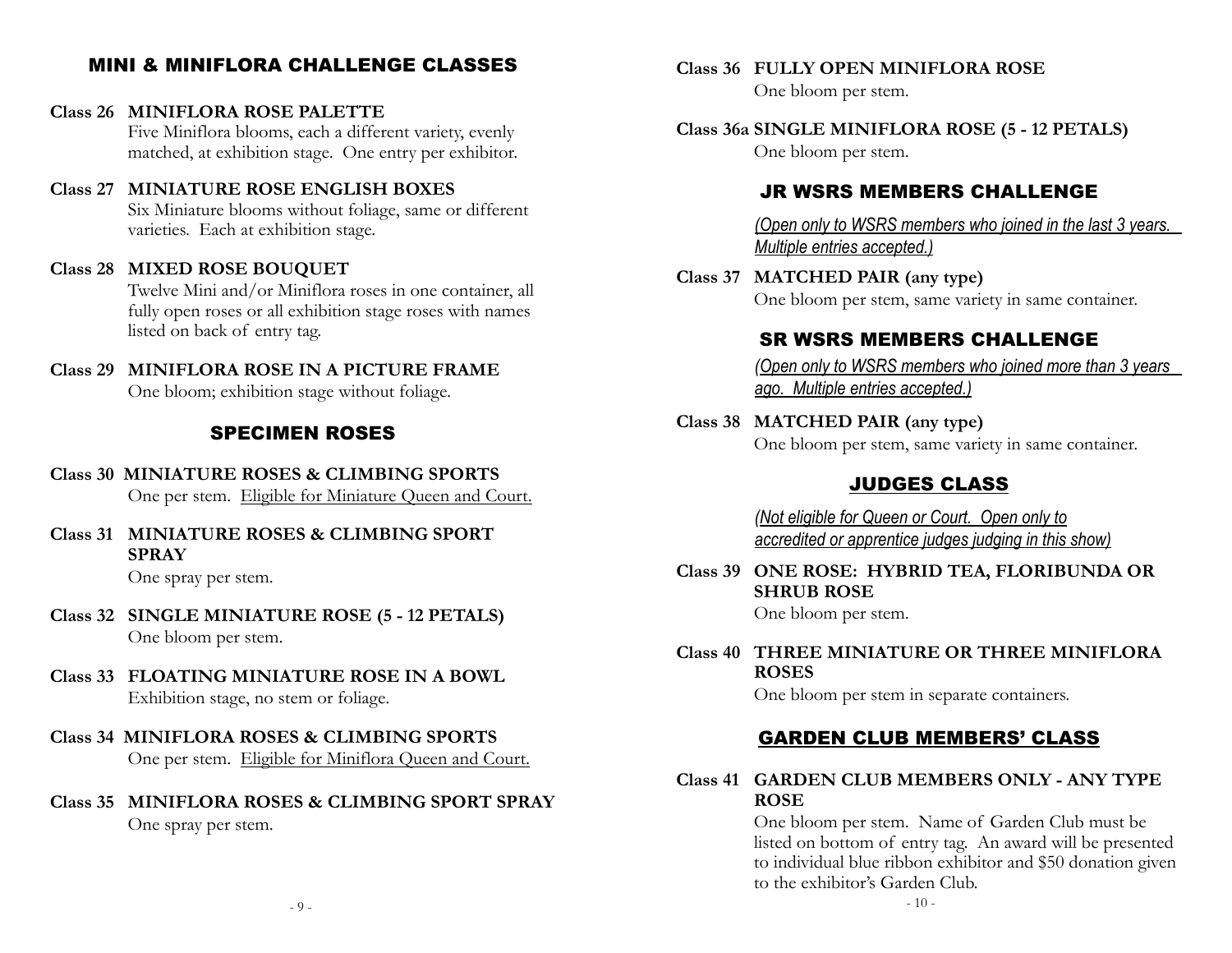### **Artistic Arrangements**

All schedules must state that the show rules are in accordance with American Rose Society rules and practices and those exhibitors entering the show agree to abide by these rules. The following rules apply to local, district and national shows and must be included in all schedules.

**Pre-registration is required. Send request to: Joey Seamon: Telephone: 704-245-9044 Email: seamonjoey@gmail.com All entry request must be received by May 31, 2022.**

**Entries may be set up between 6:00 am and 9:30 am the day of the show.** 

**All arrangements must be picked up at 4:00 pm the day of the show.**

All classes are limited to four (4) entries on a first come first served basis.

The Novice Section is open only to persons who have never won a Blue Ribbon in the Rose Arrangements Division of an ARS Rose Show.

White niches measuring 40" high x 30" wide x 20" deep will be provided for all pre-registered entries in Classes 1-4 and Class 9.

White niches measuring 12" high x 12" wide x 12" deep with 12" side wings will be provided for all pre-registered entries in Classes 6-8 and Class 10.

Class 5 will be displayed on a card table with vase supplied by the show.

ARS Rosettes and Certificates will be awarded for winning entries receiving a blue ribbon and scoring at least 92 points.

Care will be taken for the protection of the exhibits; however, the WSRS, the host committee and the facility are not responsible for any loss or breakage.

## Arrangement Show Rules

- 1. All roses must be outdoor garden grown and must be of high quality. Roses are not required to be grown by the arranger.
- 2. A rose or roses must be the dominant flower in all arrangements.
- 3. The ARS Approved Exhibition Name of all roses in each arrangement must be written on the entry tag. Only roses classified as Miniatures or Mini-floras by ARS may be used in miniature arrangements. All types of roses may be used in all other arrangements.
- 4. Entries with all arranger-grown roses are eligible for the Standard and Miniature ARS Gold, Silver, or Bronze Arrangement Certificates if they win a blue ribbon, score 92 points or higher on the arrangement and entry card is marked "AG" in the upper right hand corner.
- 5. One entry per exhibitor is allowed in each class. More than one exhibitor from the same garden may enter the same class.
- 6. Accessories are allowed unless stated otherwise in the schedule.
- 7. Flowers other than roses, and dried and/or treated dried plant material are allowed unless prohibited by the schedule.
- 8. A card of intent may be included with an arrangement as an explanation of the arranger's interpretation of the theme or class title, unless the schedule specifically forbids it.
- 9. An arrangement incorrectly placed in a class will be judged in the class in which it is placed.
- 10. All entries must be the work of the exhibitor.
- 11. No one but the exhibitor may touch or move an arrangement. However, in special circumstances, if all efforts to locate the arranger have failed, the arrangement chairman may carefully move an arrangement.
- 12. No artificial flowers, fruits, vegetables or plant material will be allowed. Fresh plant material may not be painted or dyed. No cut fruits or vegetables or live creature are allowed. No plant material on the Area or the State Conservation List is allowed.. The American Flag is not to be used as a decoration. Infringements result in severe penalty.
- 13. There are two causes for disqualification: 1) Roses not outdoor grown and 2) Use of artificial plant material.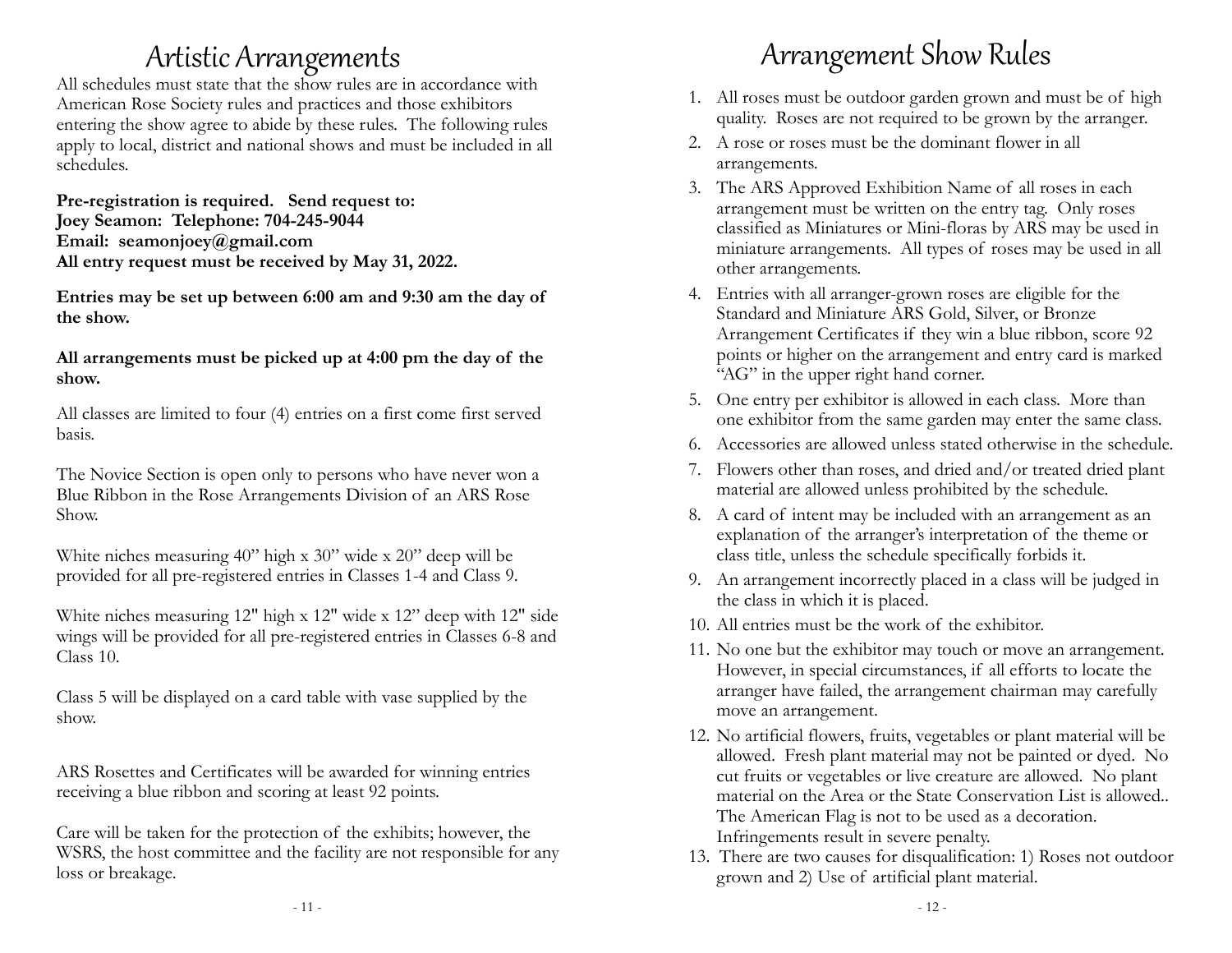| The following ARS Scale of The Points will be<br>used to judge all arrangements in this show:                                 |                                               |  |
|-------------------------------------------------------------------------------------------------------------------------------|-----------------------------------------------|--|
| Conformance<br>A. Roses correctly named<br>B. Conformance to type of design<br>C. Other specific requirements                 | 15 points                                     |  |
| Design (5 points per principle)<br>A. Balance<br><b>B.</b> Dominance<br>C. Contrast<br>D. Rhythm<br>E. Proportion<br>F. Scale | 30 points                                     |  |
| Perfection of the Rose(s)                                                                                                     | 30 points                                     |  |
| Creativity and Expressiveness                                                                                                 | 15 points                                     |  |
| <b>Distinction</b>                                                                                                            | $\frac{10 \text{ points}}{10 \text{ points}}$ |  |
| Maximum score                                                                                                                 | $100$ points                                  |  |

### Arrangement Schedule

### *"GARDEN KALEIDOSCOPE"*

**STANDARD ROSE ARRANGEMENTS (Niches 30" Wide, 40" High and 20" Deep)**

#### **Class 1. "GOOD BONES"**

A Traditional Arrangement. A LINE arrangement using fresh material. Indicate style on entry tag. Eligible for ARS Royalty & ARS Medal Certificate

#### **Class 2. "LEAVES AND BRANCHES"**

A Novice Arrangement. Designer's Choice: Traditional, Abstract, or Modern. Indicate style on entry tag. Eligible for Novice Award.

#### **Class 3. "GARDEN POWER"**

A Modern Abstract Arrangement. Dried and man-made materials allowed. Eligible for ARS Artist & ARS Medal Certificate.

#### **Class 4. "GOOD PERSPECTIVE"**

The Oriental Manner Arrangement. Fresh or treated materials allowed. Moribana (low arrangement). Eligible for ARS Oriental Award & ARS Medal Certificate.

#### **Class 5. "BUZZES AND CHIRPS"**

Bridal Bouquet. Eligible for ARS Personal Adornment Certificate.

Class 5 will displayed on a card table with vase supplied by the rose show.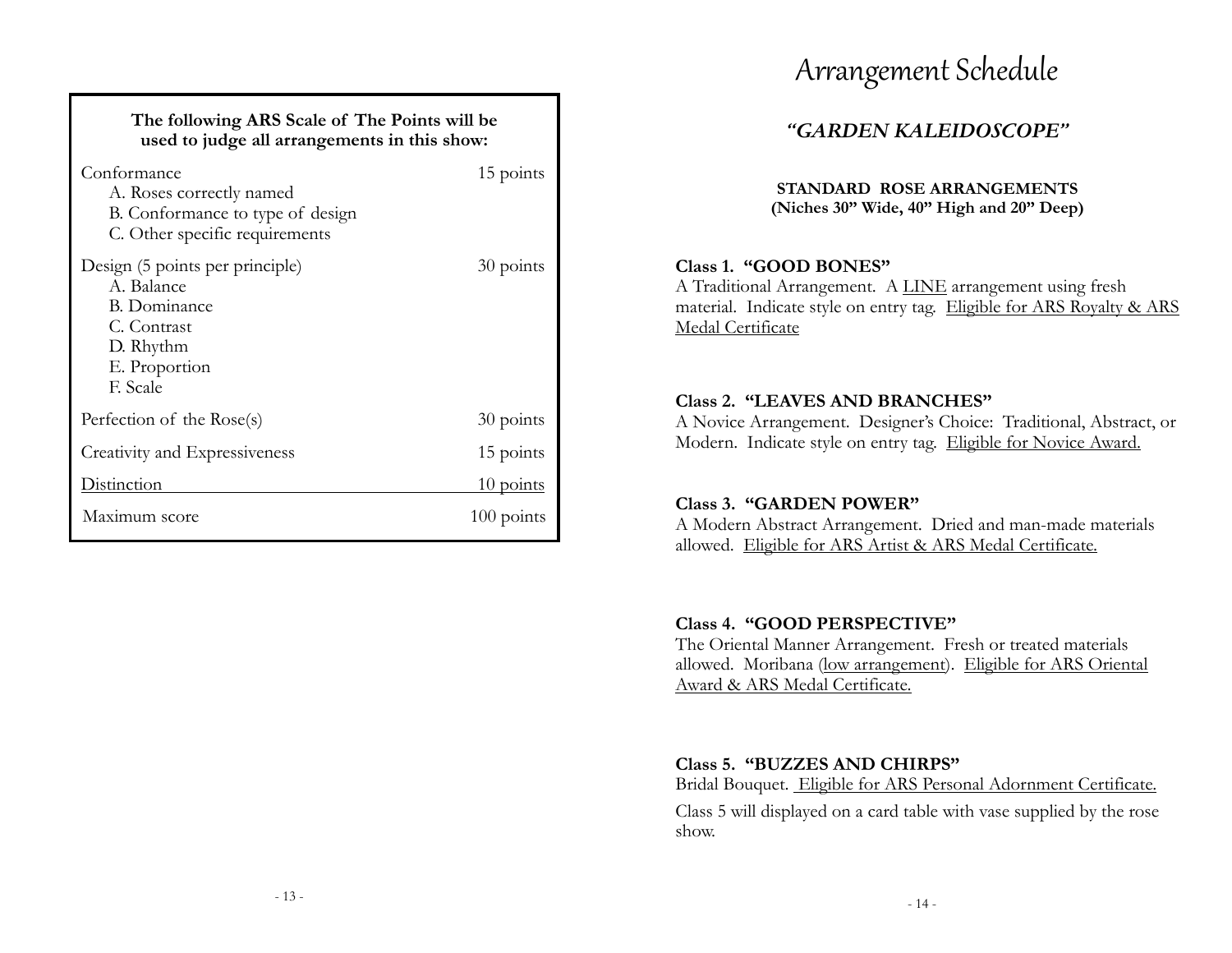#### **MINIATURE ROSE ARRANGEMENTS (Niches 12" Wide, 12" High and 12" Deep)**

#### **Class 6. "SMELL THE SWEETNESS"**

A Traditional Arrangement. A LINE MASS arrangement using fresh material. Indicate style on entry tag. Eligible for ARS Mini-Royalty & ARS Medal Certificate.

#### **Class 7. "THE ARTIST PALETTE"**

A Modern Abstract Arrangement. Dried and man-made materials allowed. Eligible for ARS Mini-Artist & ARS Medal Certificate.

#### **Class 8. "LOOK AND BEHOLD"**

The Oriental Manner Arrangement. Fresh or treated materials allowed. Moribana (low arrangement). Eligible for the ARS Mini-Artist & ARS Medal Certificate.

#### **JUDGES CLASS**

**(Open only to Arrangement Judges for this Show)**

#### **Class 9. "INSPIRATIONAL SPIRIT"**

Designer's Choice using standard roses in standard niche. (Type of design must be stated on entry tag) Eligible for ARS Best Judges Certificate.

#### **Class 10. "FEEL THE MAGIC"**

Designer's Choice using miniature/miniflora roses in mini/ miniflora niche. (Type of design must be stated on entry tag) Eligible for ARS Best Judges Certificate.



### **ROSES ARE RED?**

### **An NGC CO-SPONSORED SMALL STANDARD FLOWER SHOW**

PRESENTED BY

**THE WINSTON-SALEM JUDGES COUNCIL**

Affiliated with the

**THE GARDEN CLUB OF NORTH CAROLINA, INC**. **SOUTH ATLANTIC REGION of NATIONAL GARDEN CLUBS, INC. NATIONAL GARDEN CLUBS INC.**

AND

**THE WINSTON-SALEM ROSE SOCIETY AFFILIATED WITH THE AMERICAN ROSE SOCIETY**

TO BE HELD AT THE

**Home and Garden Building of the Dixie Classic Fairgrounds**

**421 27th St NW, Winston-Salem, NC 27105 [336.727.2236](tel:336.727.2236)**

**OPEN and FREE TO THE PUBLIC** 

**June 4, 2022 – 1pm – 4:30pm**

**SHOW WILL BE DISMANTLED Saturday afternoon at 4:30pm**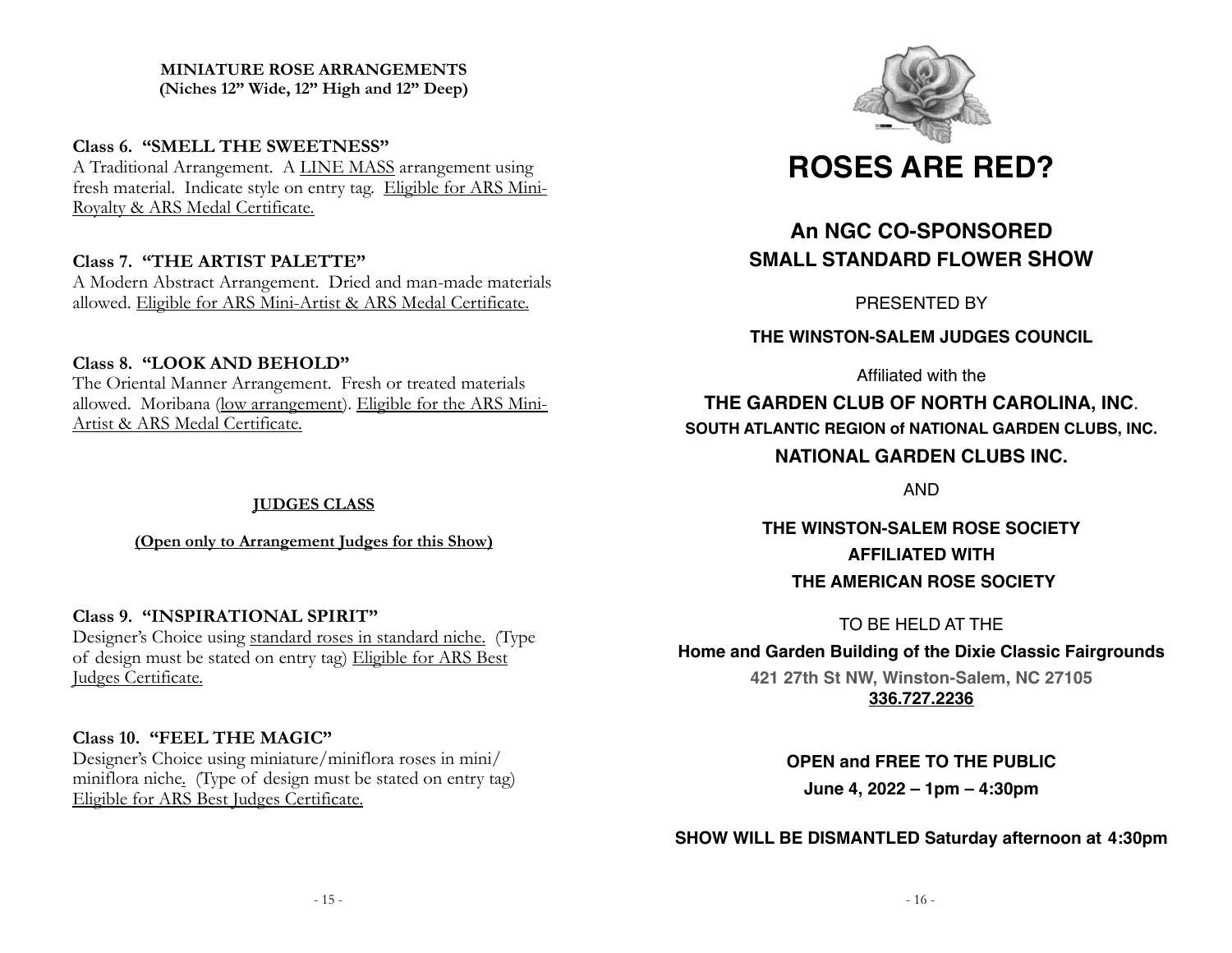### NGC Flower Show Committee

GENERAL CHAIRMAN………………….Trish Summers – 336-287-5399

| Awards and Schedule Chairman | Diane Bauman - 336-416-1329.                                      |
|------------------------------|-------------------------------------------------------------------|
|                              | Susan Jordan - 336-707-7842                                       |
| Design Entries/Placement     | .Trish Sumners – 336-287-5399                                     |
|                              | ]oyce Adams - 336-924-8881                                        |
|                              | Ann Cornwell - 336-998-8802.                                      |
|                              |                                                                   |
|                              |                                                                   |
|                              | Properties, Signage and Staging ChairTrish Sumners - 336-287-5399 |
|                              |                                                                   |
|                              |                                                                   |
|                              |                                                                   |

#### **AWARDS NGC STANDARD SYSTEM OF AWARDING IS USED FOR ALL DIVISIONS**

Handbook for Flower Shows, 2017 edition page 5

- Only one **First Place (blue)** ribbon per class or sub class: must score **90** or above
- Only one **Second Place (red)** ribbon per class or sub class: must score **85** or above
- Only one **Third Place (yellow)** ribbon per class or sub class: must score **80** or above
- One or more **Honorable Mention (white)** ribbons as merited: must score **75** or above

#### **DESIGN TOP EXHIBITOR AWARDS**

**BEST IN SHOW** – A DIVISION AWARD, a rosette of blue ribbons awarded to the highest scoring DESIGN (90 or above) in the NGC Design Division. Only one will be awarded, if merited. Handbook for Flower Shows, 2017 edition page 45.

### General Rules

**1-** This Flower Show conforms to the Standards established by National Garden Clubs, Inc. (NGC). The Handbook for Flower Shows (HB), 2017 edition, with revisions printed in the National Gardener Magazine (TNG) is the authority for all issues not covered by the Schedule, which is the Law of the Show.

**2-** All classes are open to any amateur gardener or designer. There must be an emphasis on fresh plant material. No artificial plant material is permitted in any exhibit in any Division.

**3-** Pre-registration is required with Entries Chairman (see Committee List page 17 of this schedule) in **DESIGN** by May 31, 2022. See specific Division Rules for further information.

**4**- Entries will be received at the Home and Garden Building of the Carolina Classic Fairgrounds from 7:30am until 9:30am on Saturday, June 4, 2022. Entry cards will be filled out by the Design Entries Chairman and placed on the PEDESTAL/TABLE awaiting the Designers arrival. The Classification Chairman for the Design Division MUST approve ALL exhibits for conformance to the SCHEDULE.

**5-** Judging will begin at 10am and end no later than 12:30pm on Saturday June 4, 2022. **The decisions of the judges will be FINAL. Awards may be withheld if not merited.** All competitive judging will be based on the NGC Standard System of Awarding (see page 17 of this Schedule).

**6-** The General Chairman and the Classification Chairmen for the Design Division will be available during Judging for possible Consultation. They, along with the Judges and Clerks, are the only personnel allowed on the floor during Judging.

**7-** Each Exhibitor is limited to one entry per class, except in the Horticulture Division.

**8-** The Winston-Salem Judges Council and the Winston-Salem Rose Society will strive to assure the safety of all items after arrival and placement, but is NOT responsible for any loss or damage to exhibits.

**9- Exhibits may NOT be removed before the SHOW closes at 4:30pm** on Saturday, June 4, 2022. **NO EXCEPTIONS!!!!!!**